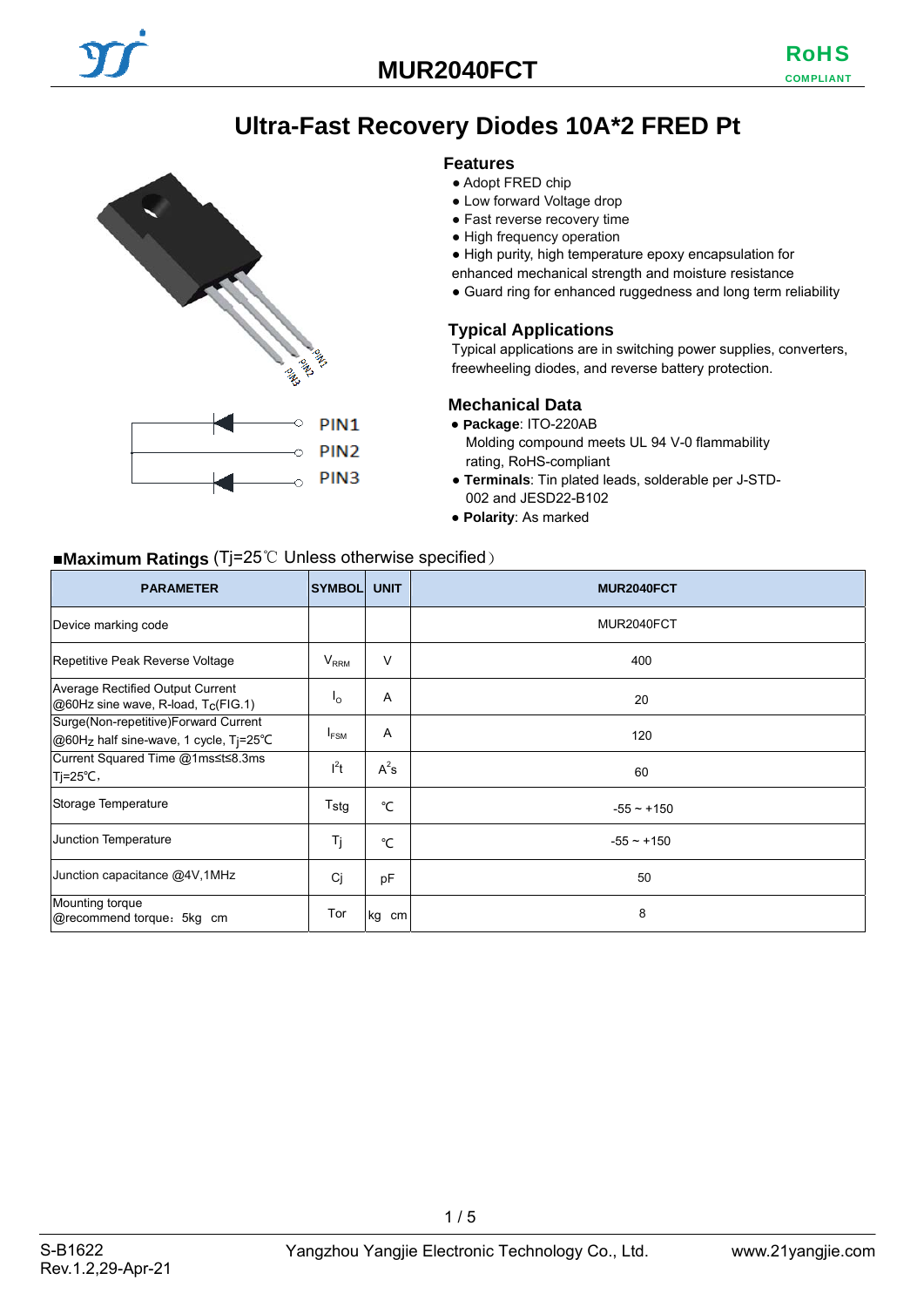#### ■**Electrical Characteristics**

| <b>PARAMETER</b>                                                 | <b>SYMBOL</b>     | <b>UNIT</b> |                                                       | <b>TEST CONDITIONS</b>   | <b>Min</b>               | <b>Typ</b> | <b>Max</b>               |
|------------------------------------------------------------------|-------------------|-------------|-------------------------------------------------------|--------------------------|--------------------------|------------|--------------------------|
| Instantaneous forward voltage drop per diode                     | $V_{FM}$          | $\vee$      | $I_{FM}$ =10.0A @Tj=25°C                              |                          | $\overline{\phantom{a}}$ | 1.15       | 1.30                     |
|                                                                  |                   |             | $I_{FM}$ =10.0A @Tj=150°C                             |                          |                          | 0.9        | 1.0                      |
| DC reverse current at                                            | I <sub>RRM1</sub> |             | VRM=VRRM<br>$Tj = 25^{\circ}C$                        |                          |                          |            | 5                        |
| rated DC blocking voltage per diode                              | I <sub>RRM2</sub> | uA          | $V_{\rm RM} = V_{\rm RRM}$<br>Tj=150°C                |                          |                          | 40         | 100                      |
|                                                                  |                   | ns          | $I_F = 0.5A$ $I_{RM} = 1A$<br>$I_{RR}$ =0.25A Tj=25°C |                          | $\overline{\phantom{a}}$ | 25         | 35                       |
| Reverse Recovery Time                                            | Trr               |             | Tj=25℃                                                | $I_F = 10A$              |                          | 33.5       |                          |
|                                                                  |                   |             | Tj=125℃                                               |                          |                          | 54.8       |                          |
|                                                                  |                   |             | $Tj = 25^{\circ}C$                                    |                          |                          | 4.1        |                          |
| Peak recovery current<br><b>IRRM</b><br>A<br>$Tj = 125^{\circ}C$ |                   |             | di/dt=-200A/us<br>$VRM=200V$                          | $\overline{\phantom{a}}$ | 8.1                      |            |                          |
|                                                                  |                   | nC          | $Tj = 25^{\circ}C$                                    |                          | $\overline{\phantom{a}}$ | 68.3       | $\overline{\phantom{a}}$ |
| Reverse recovery charge                                          | Qrr               |             | Tj=125℃                                               |                          |                          | 226.7      |                          |

### ■**Thermal Characteristics** (T<sub>j</sub>=25℃ Unless otherwise specified)

| <b>PARAMETER</b>   |                           | <b>SYMBOL</b> | <b>UNIT</b> | MUR2040FCT |
|--------------------|---------------------------|---------------|-------------|------------|
| Thermal Resistance | Between junction and case | Rej-C         | °CW         | 5.0        |
| Thermal Resistance | Between junction and Air  | $R\theta J-A$ | °CW         | 50         |

## ■**Ordering Information** (Example)

| <b>PREFERED P/N</b> | UNIT WEIGHT(q)  | <b>MINIIMUM</b><br><b>PACKAGE(pcs)</b> | <b>INNER BOX</b><br><b>QUANTITY(pcs)</b> | <b>OUTER CARTON</b><br><b>QUANTITY(pcs)</b> | <b>DELIVERY MODE</b> |
|---------------------|-----------------|----------------------------------------|------------------------------------------|---------------------------------------------|----------------------|
| MUR2040FCT          | Approximate 1.6 | 50                                     | 1000                                     | 5000                                        | Tube                 |

## ■**Characteristics** (Typical)

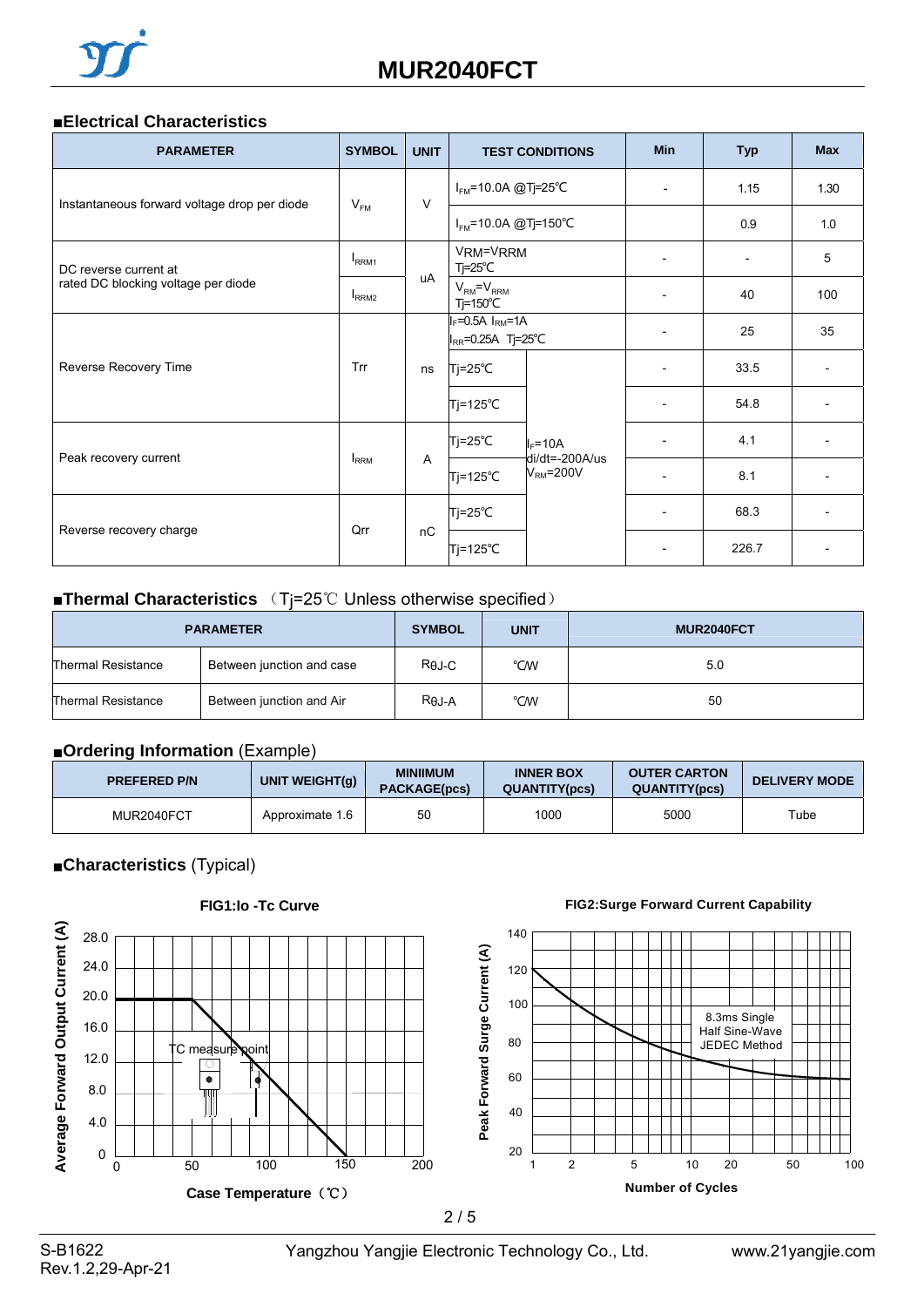## **FIG3: Forward Voltage**

#### **FIG.4: Instantaneous Reverse Characteristics**



#### **FIG.5: Diagram of circuit and Testing wave form of reverse recovery time**



3 / 5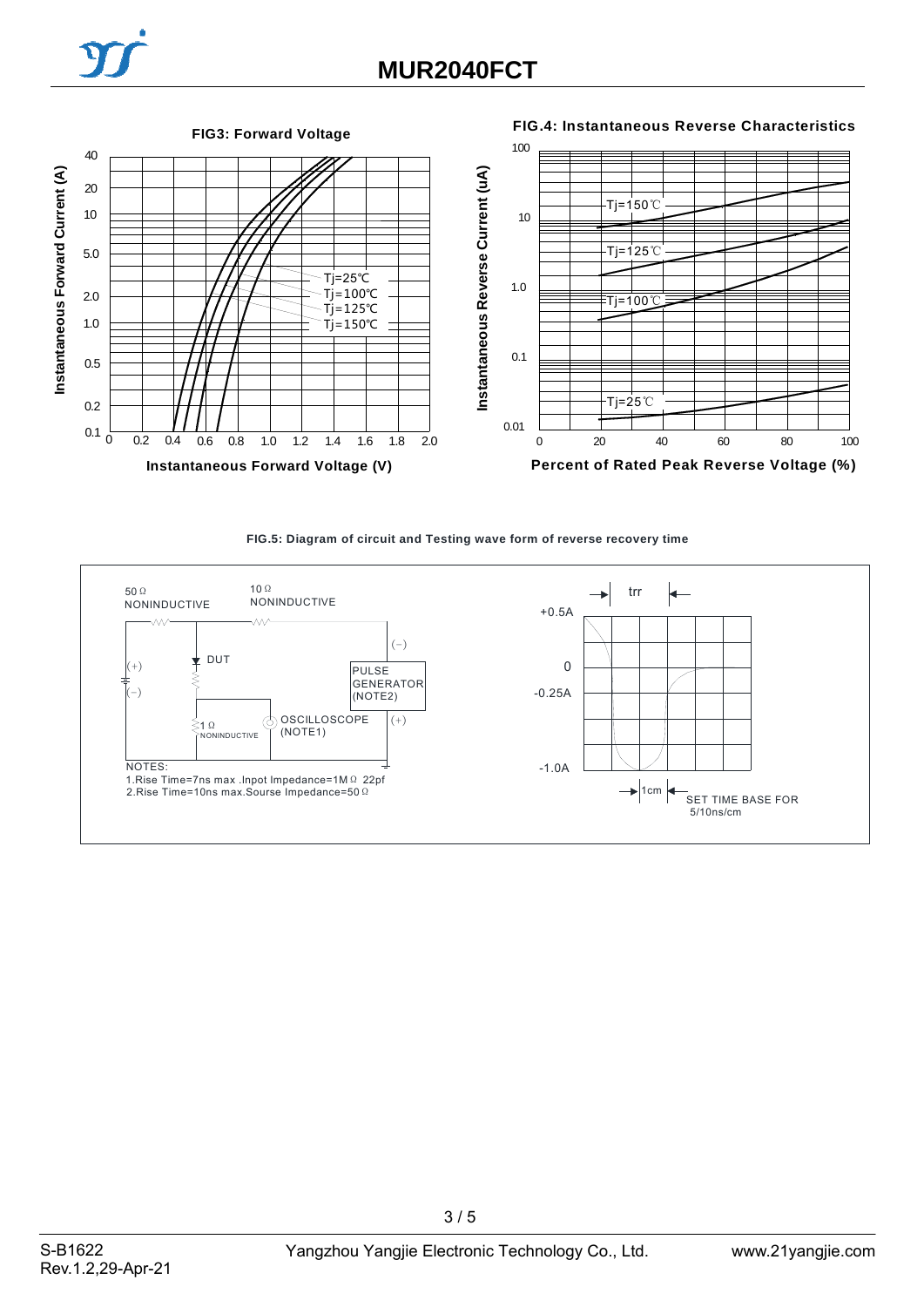

## ■**Outline Dimensions**



| <b>ITO-220AB</b> |       |       |  |  |
|------------------|-------|-------|--|--|
| Dim              | Min   | Max   |  |  |
| A                | 9.8   | 10.2  |  |  |
| B                | 2.25  | 2.75  |  |  |
| C                | 2.95  | 3.45  |  |  |
| D                | 14.75 | 15.25 |  |  |
| E                | 3.05  | 3.95  |  |  |
| F                | 0.45  | 0.75  |  |  |
| G                | 0.45  | 0.75  |  |  |
| н                | 13.4  | 14.2  |  |  |
|                  | 2.35  | 2.75  |  |  |
| J                | 4.3   | 4.8   |  |  |
| κ                | 2.58  | 2.82  |  |  |
| L                | 2.58  | 2.82  |  |  |
| м                | 1.47  | 1.77  |  |  |